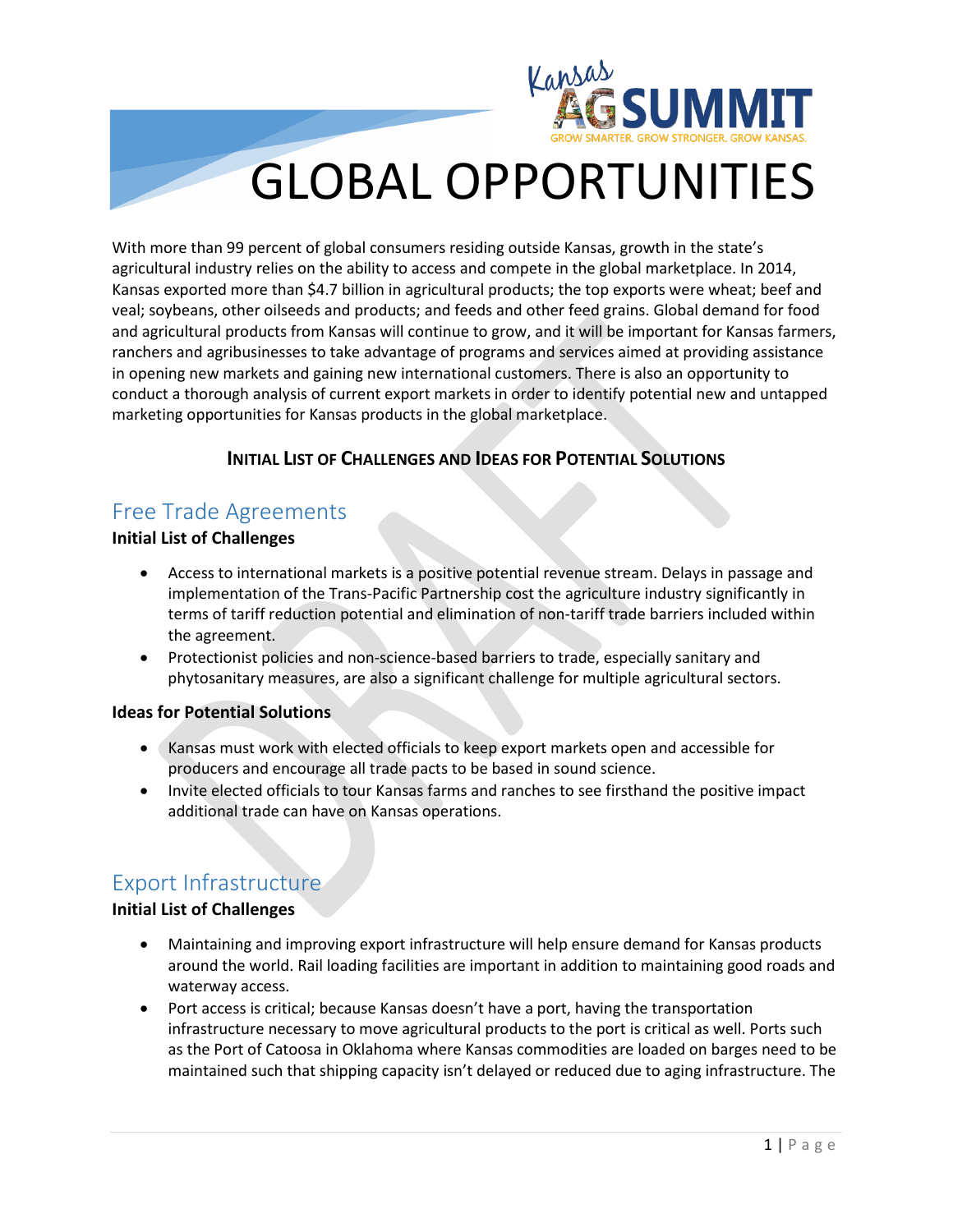same applies to ports on the coasts where Kansas products would travel by rail or barge to be transloaded onto ocean-going vessels.

• Kansas has grain and liquid rail infrastructure. However, a lack of rail access in the western portion of the state requires processors to ship products across the state by truck to be loaded onto rail at the intermodal facility or use alternative transportation.

#### **Ideas for Potential Solutions**

- Maintaining and improving export infrastructure will help ensure demand for Kansas products around the world. Good roads for trucks and rail access across the state along with a state-ofthe-art intermodal facility are key to a strong export infrastructure.
- Evaluate which infrastructure components (e.g., Port of Catoosa, Kansas intermodal facilities, etc.) are most important to Kansas agriculture products, and foster support for future investment and growth of those areas.

# Acceptance of Genetic Technology

#### **Initial List of Challenges**

- Regulatory approval of new seed technology around the world is important as Kansas farmers look to take advantage of the latest advancements to improve yield and meet worldwide demand.
- Exporters are challenged by worldwide differences in the regulatory acceptance of genetic technology. For example, Roundup ready alfalfa is widely grown across Kansas, but not accepted into several Asian/European markets.
- The grain handling supply chain is not equipped to keep genetic traits separated for shipment. Therefore, some technological advancements can't be sold and farmers can't benefit from them until they receive wide approval.

#### **Ideas for Potential Solutions**

• Industry should work together to better influence decision makers in other countries who traditionally reject genetically modified products.

## Trade Relationships/Market Access

#### **Initial List of Challenges**

• While it is widely known that agriculture is a global business, it can be a challenge to identify where priorities should be placed with regard to developing trade relationships and expanding market access. From export opportunities for DDGS and other raw commodities to further processed food items and pet food products, there exists a need for further promotion of Kansas as a good place to source quality agricultural products and do business.